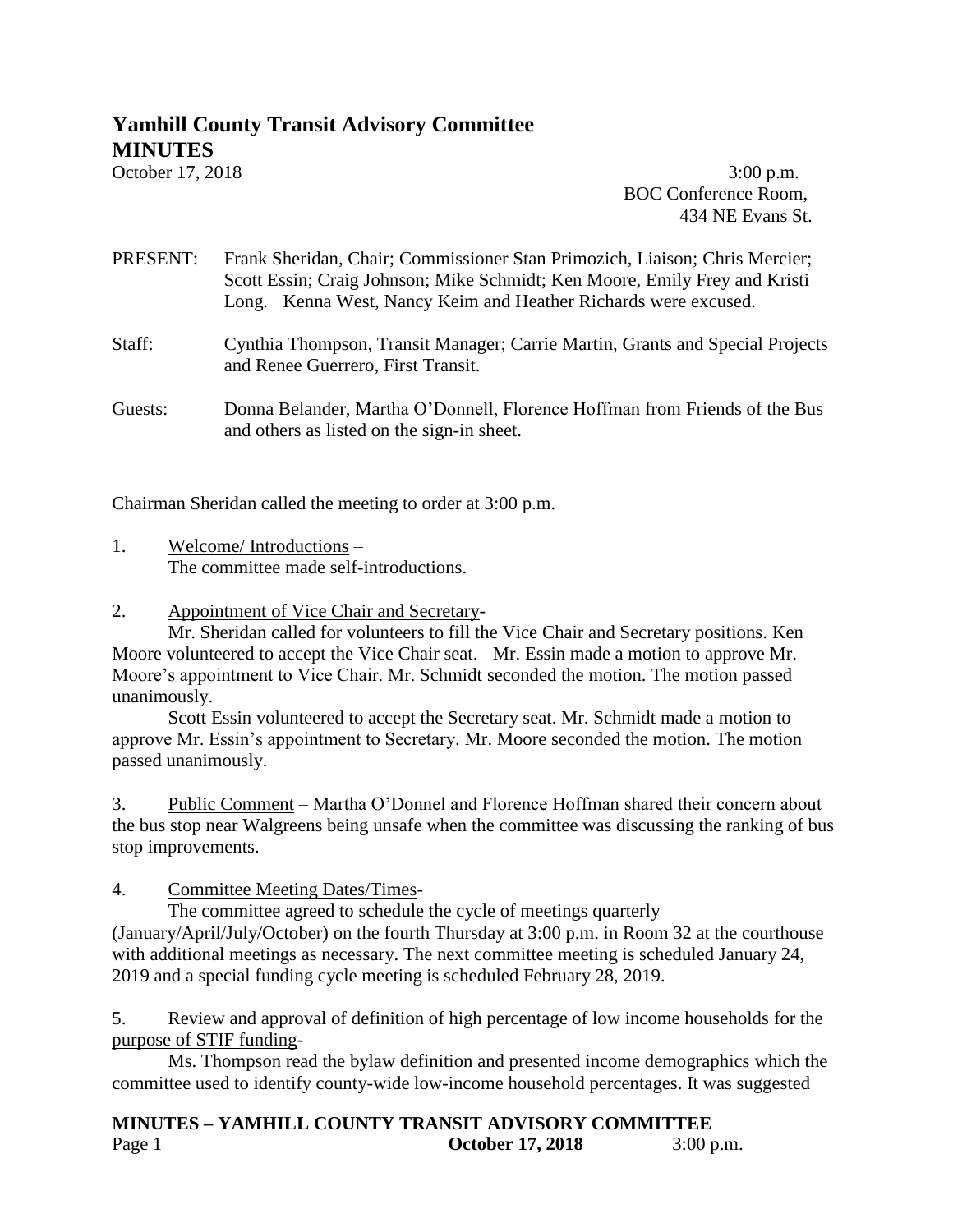that the table should be reviewed every two years. Mr. Sheridan made a motion to accept the income table (Figure 2-3) of the Trans Development Plan (TDP) as the committee's definition of low-income population.

Mr. Essin seconded the motion. The motion passed unanimously.

The High % of Low Income:

A community with a high percentage of low-income households is defined as having an equal or higher low-income percentage than the \***county-wide percentage** of low-income households. Within a city comprised of multiple Census tracts (i.e., McMinnville and Newberg), an area with a high percentage of low-income households is defined as a Census tract with an equal or higher percentage of low-income households than the city-wide percentage of lowincome households. *\* based on the most recent American Community Survey (ACS) estimate.*

6. Review and discussion of State Transportation Improvement Fund (STIF) Plan for Yamhill County Transit**-**

Ms. Thompson summarized the purpose and goals of the committee. She explained the YCTAC has been formed to serve as the advisory committee for STIF funds and for STF funds for the elderly and disabled programs and services. The projects and ranking consideration were discussed. Ms. Thompson noted the funding is intended for new or enhanced services, not existing services. Ms. Martin explained how the prioritization of projects does not necessarily effect the flow of funding but must be approved by the Board of Commissioners. It was suggested that the near-term cost projects should be considered priority for the 2019 funding. Ms. Thompson noted that the ranking recommendations were derived from the public outreach and public input received from riders, residents and stakeholders during the Transit Development Planning process. Nelson Nygaard, the TDP consultant prepared the spreadsheet in the STIF format to be used today for YCTAC ranking of the projects.

a. Prioritize projects to be submitted to ODOT through the STIF process.

The committee discussed the order of project prioritization after which, Ms. Thompson stated she would provide an updated list based upon the committees preferences, which will be presented to the Board of Commissioners for final adoption. The adopted project list must be submitted to the state prior to November 1, 2018.

b. Public Comment - None.

c. Approve and recommend STIF Plan to YCTA Board of Directors and Yamhill County Board of Commissioners.

Mr. Schmidt made a motion to accept the rankings as approved by the committee, Mr. Mercier seconded the motion. The motion passed unanimously.